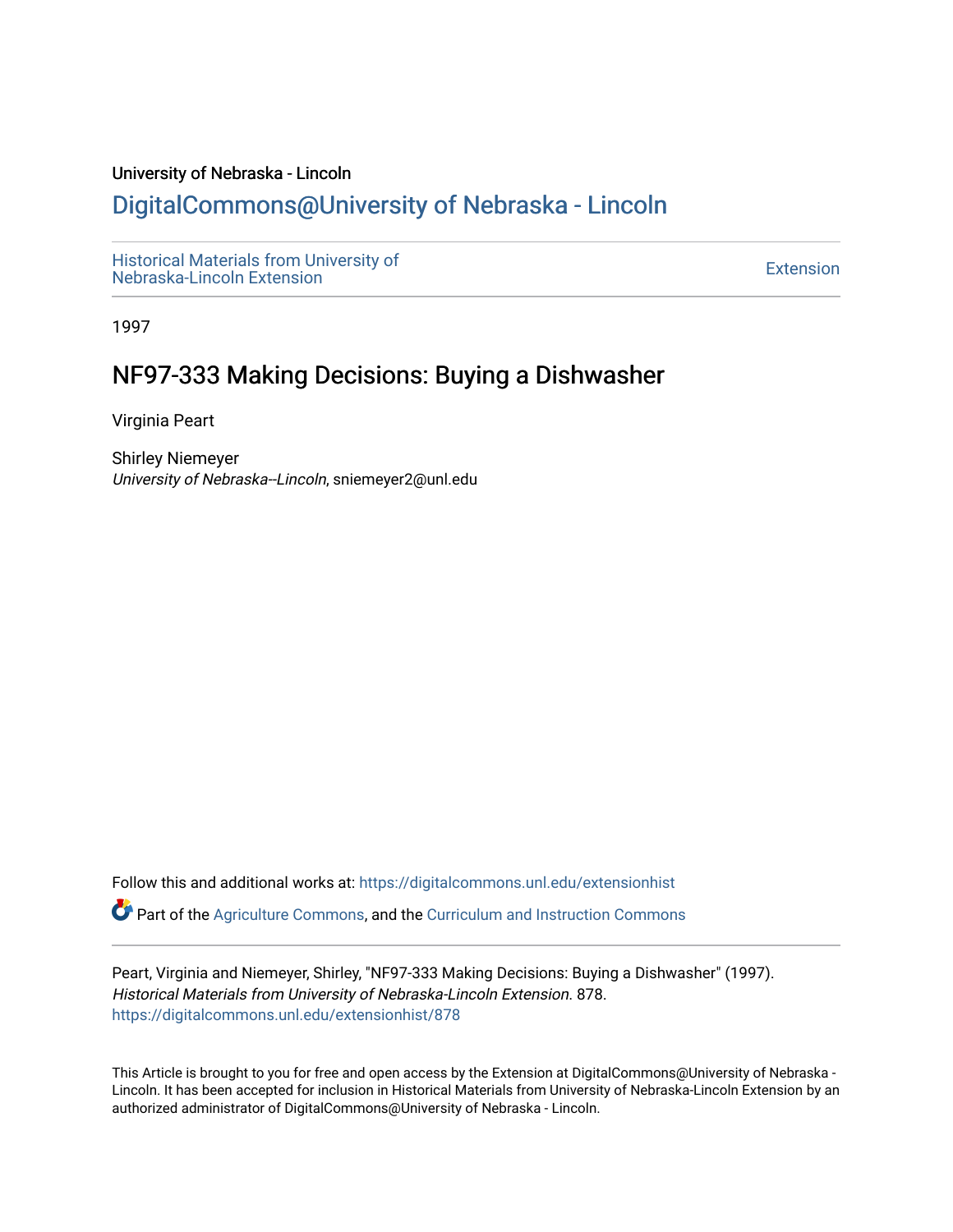

# **Making Decisions: Buying a Dishwasher**

*Original author - Virginia Peart, Cooperative Extension Service, University of Florida Adapted by Shirley Niemeyer, Extension Specialist, Environment of the Home/Housing*

More than one-half of U.S. homes have a dishwasher. Buying a dishwasher is buying convenience. To get satisfaction from a dishwasher what should you think about when shopping?

**Do you have hard water?** Does your water have iron in it? You may need to solve these problems before you buy a dishwasher. If you are on a city water system, ask the water company what the water hardness is. Usually, municipal water is treated to keep iron levels low. If you have your own well, it might be wise to have your water tested for hardness, iron and manganese before buying a dishwasher. High levels can leave your dishes and dishwasher stained and spotted. You may want to investigate reliable water conditioners or softeners that will take out what you have if it is a problem. See NebGuides G89-946, *Water Treatment Equipment: Water Softeners*, G96-1280, *Drinking Water: Iron and Manganese*, and G96-1274, *Drinking Water: Hard Water*.

**Do you have space for a built-in dishwasher or will you need a portable model?** A built-in is more convenient. A portable must be moved to the sink, attached to hot water and plugged in each time you use it. Can the portable be built in or converted later? A portable can usually be taken with you if you move.

**Will the dishwasher racks hold your dishes?** Take some plates and bowls with you before you make your final choice. Some dishwasher racks are flexible and can be adjusted to accommodate tall glassware or different cookware.

**What is the capacity?** Dishwasher capacities are given in numbers of place settings the unit can hold. Ask the dealer or salesperson for unit capacities to help you compare different models.

**What dishwasher liner is best?** Stainless steel and porcelain liners are very durable but also more costly. Plastic liners are less expensive and usually last as long as the dishwasher, and are quieter.

**How much noise can you deal with?** Do you want a quieter model and one well insulated for sound?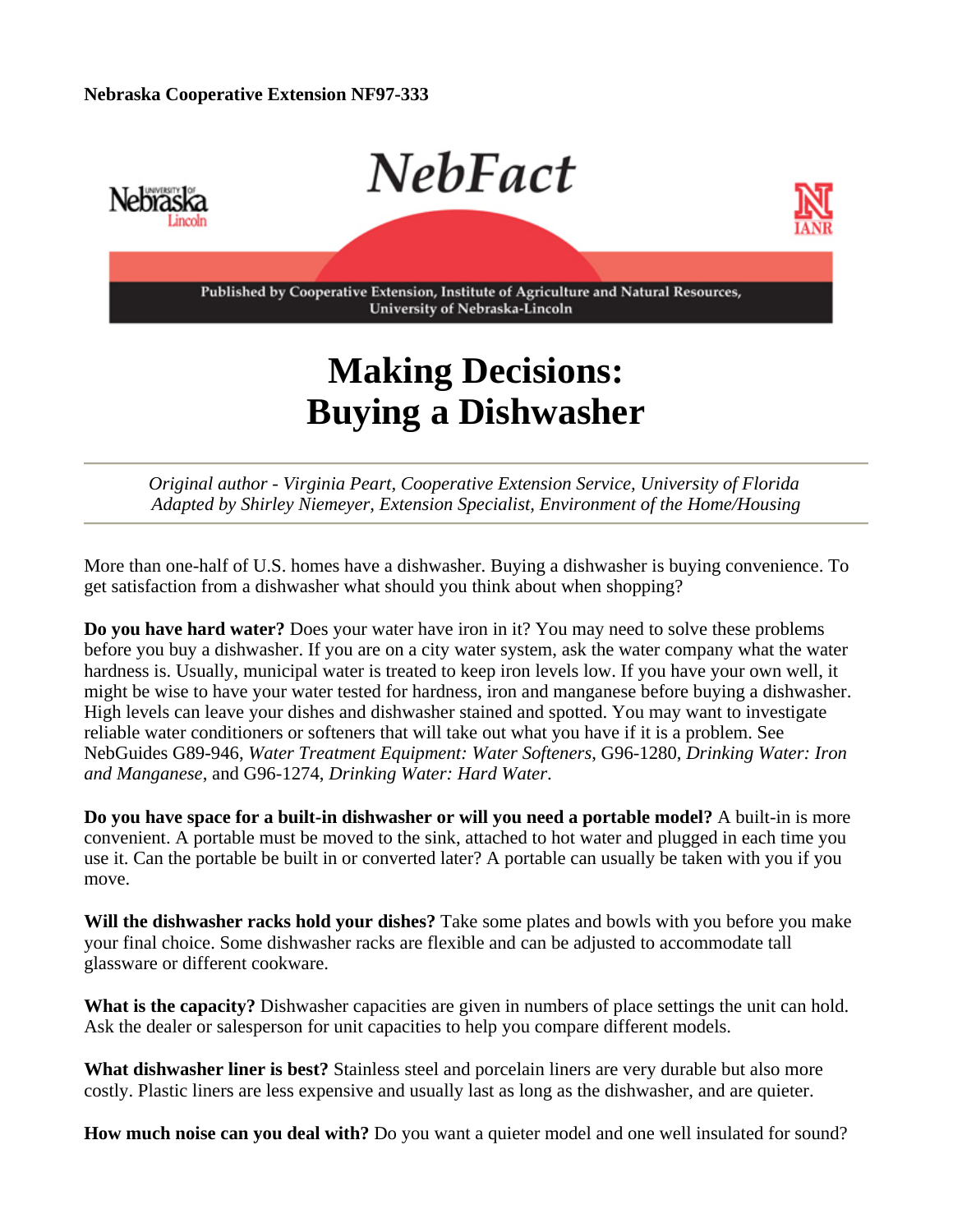**What cycles do you need?** Most families use the normal cycle most of the time, but if you must wash loads with heavy soil, you may want a pots and pans or heavy duty cycle. A "rinse and hold" setting lets you hold dishes until you have a full load. Do you need special settings for "china/crystal," "light wash," "temperature boost," "energy saver," "start delay," "plate warmer," or "short wash?" Think about what you will really use.

**Is the silverware basket large enough?** Is it removable and easy to reach for unloading? Where is it located? Will the spray/water get to the silverware? Will the silverware you use fall through the bottom grid? Can additional baskets or racks be ordered if the original wears out? A covered basket is useful if you wash small items.

**Are both detergent and rinse aid dispensers provided?** Are they easy to use?

**Do the racks roll out easily?** They should stop securely when pulled out and when pushed back in. Are there fold-down trays or removable or adjustable racks for larger items?

**Should you select electronic or electro-mechanical controls?** A rotary dial is used with electromechanical controls. You must rotate the dial to choose the cycle you want. Electronic controls will have push buttons for various cycle settings. Electronic controls are quite reliable at this time, but can be expensive if they must be replaced.

**What type of spraying mechanisms are present?** Will they spray all sides? Will they get caught on large items? Will larger items block the spray action if placed on top, bottom or sides?

**What type of dials are easier for you to use and to have fixed?** Do you need child-resistant controls? What are the costs for repairs of the electronic control panel vs. the regular panel? Are there service persons available in your area to repair either panel type?

**Does the dishwasher have a mechanism to grind up larger food particles or a filter?** How is the filter cleaned if plugged? Filters or soil separators take food particles out of circulation. Keep dishwasher drains and filters clean of debris. Reverse flow of water flushes food particles down the drain.

**What is the repair history?** Discuss the reported repairs on various models with the salesperson or service person. Search out information on repair records.

**Does the dishwasher have a built-in heater to raise the water temperature if you turn your water heater down?** Compare water conserving vs. energy conserving models.

**How much energy will the dishwasher use?** The Energy-Guide label on the product shows the range of energy consumption in kwh/year or therms/year. The most energy efficient models would have labels showing energy consumption at or near the left-hand end of the bar range, closest to the words, "uses least energy."

Many dishwashers have energy-saving cycles. Look for features that will help keep operating costs down.

- Low water requirements. Water requirements vary from 9 to 20 gallons per load. Check specification sheets for the amount.
- Low wattage fans. Some of the newer models have economical fans instead of heaters to dry the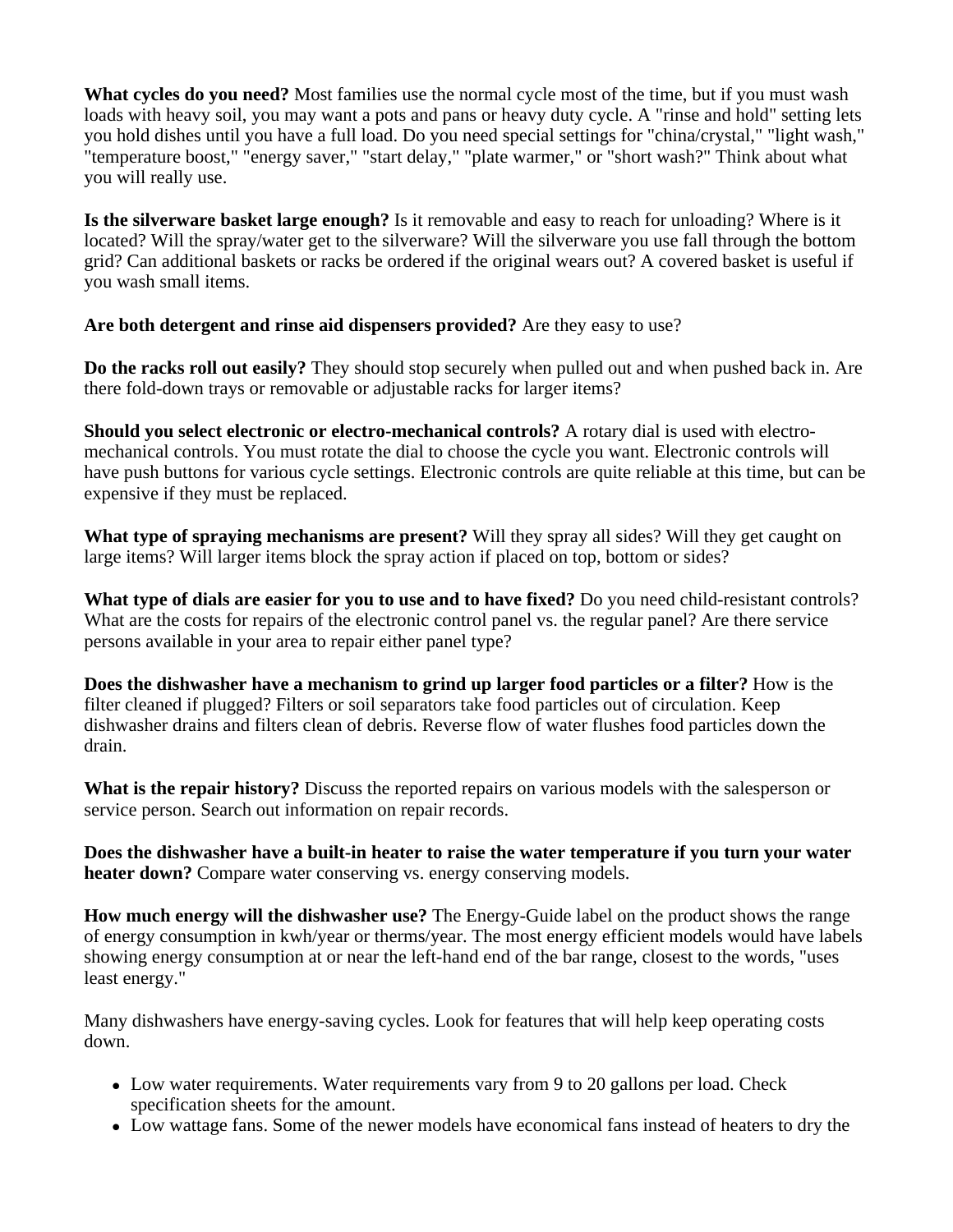dishes.

- Air dry controls. These are special controls that allow you to eliminate the heat drying cycle. This can save up to 30 percent of the electricity used by the dishwasher.
- Short cycle selections. Shorter cycles use less hot water and can be used for lightly soiled dishes. Short cycles can save up to 25 percent of your water heating energy costs.
- Water heater booster. If you have an automatic dishwasher with a thermostat and heater unit it will heat incoming water to approximately 140°F. This allows for a lower setting on your home's water heater. At 140°F, the water more thoroughly dissolves greasy food and soils, and also reduces spotting and adds safety.
- Extra insulation. Insulation helps maintain water temperature throughout the cycle, as well as minimizes noise.
- An Overflow Protector. Prevents overflow of water should the unit malfunction. If water does leak, where will it go? Is it contained within the dishwasher or a container underneath?

**Does the dishwasher have a metered pressure-fill or a timed-fill?** If water pressure is low, choose a metered or pressure-fill mode to assure adequate water will pump into the dishwasher.

## **Energy Tips**

- Always wash full loads. It takes as much water and energy to wash a few dishes as it does to do a full load, unless your unit has partial-load cycles.
- Load dishwasher according to manufacturer's instructions. Be careful not to block spray arms or detergent dispenser, to avoid having to rewash dishes.
- Most dishwashers do not require you to prerinse dishes. However, if you do, rinse them soon after meals so you can use cold water instead of hot.
- Avoid placing a dishwasher next to a refrigerator. The heat and humidity the dishwasher gives off will make your refrigerator run longer and use more energy.
- Use the rinse-hold feature on the unit only when absolutely necessary. It uses three to seven gallons of hot water each time the cycle is run.

Contact a consumers' magazine or book for comparison studies about dishwashers. Check with your library or local Cooperative Extension office.

| <b>Dishwasher Information</b>                   |                |                                                                                             |                |  |
|-------------------------------------------------|----------------|---------------------------------------------------------------------------------------------|----------------|--|
|                                                 |                | Space for dishwasher in my kitchen: Height ______ in.   Width ______ in.   Depth ______ in. |                |  |
|                                                 | <b>Model 1</b> | <b>Model 2</b>                                                                              | <b>Model 3</b> |  |
| Dishwasher machine make and model               |                |                                                                                             |                |  |
| Retailer                                        |                |                                                                                             |                |  |
| Dishwasher size (cubic feet)                    |                |                                                                                             |                |  |
| Dishwasher dimensions ( $H \times W \times D$ ) |                |                                                                                             |                |  |
| How well dishes fit in racks                    |                |                                                                                             |                |  |
| Adjustable racks and holders                    |                |                                                                                             |                |  |
| Replacements                                    |                |                                                                                             |                |  |
| Other features I want (list)                    |                |                                                                                             |                |  |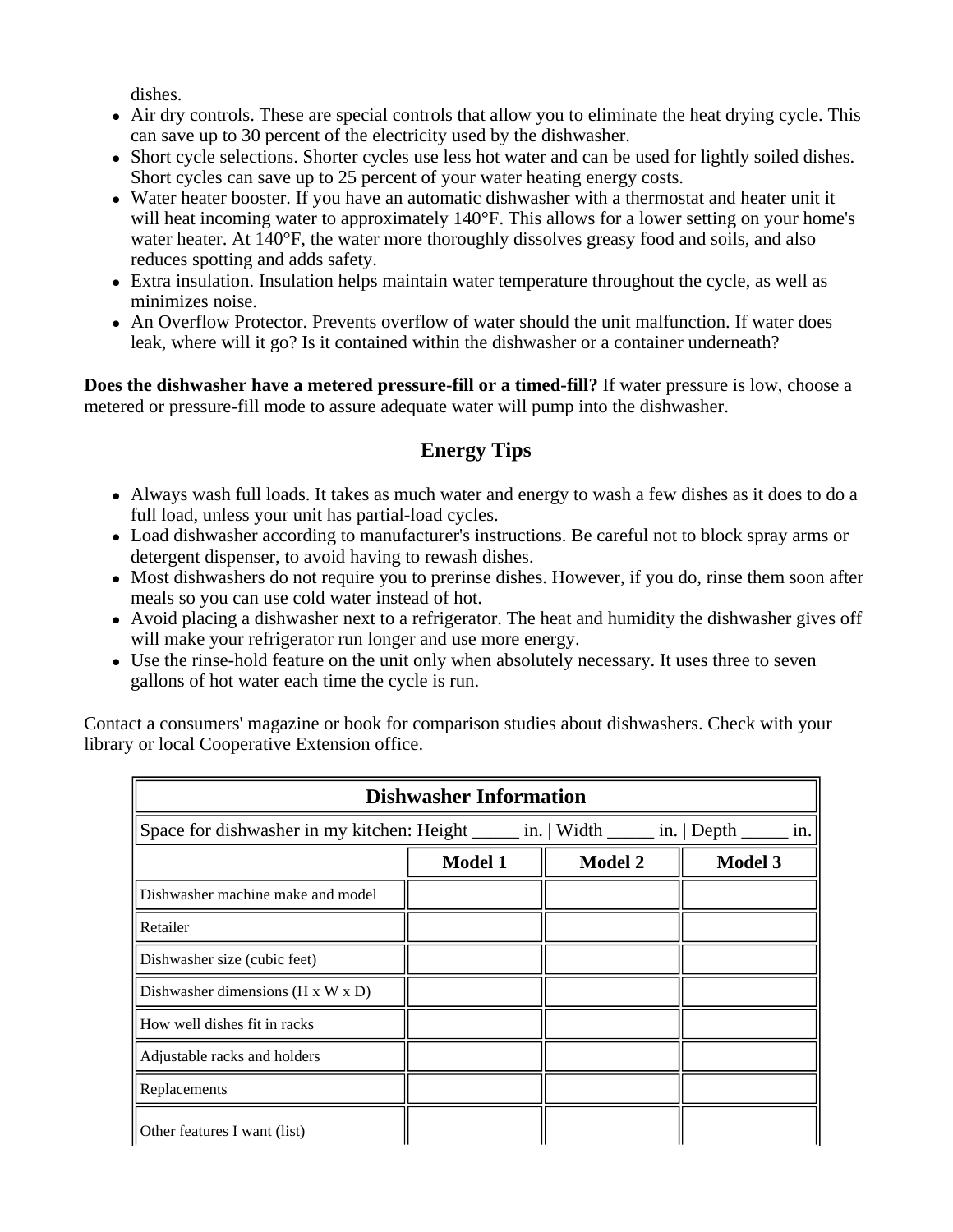| Rinse and hold cycles<br>Heavy duty cycle<br>China and crystal<br>Sani-cycle<br>Rinse additive dispenser |  |  |
|----------------------------------------------------------------------------------------------------------|--|--|
| Other features in each model                                                                             |  |  |
| • Plate warming                                                                                          |  |  |
| Availability of repair                                                                                   |  |  |
| Water efficiency                                                                                         |  |  |
| Control type -<br>rotary, push buttons, or computer panel                                                |  |  |
| Insulation/sound                                                                                         |  |  |
| Water heater to bring water<br>temperature up to capacity?                                               |  |  |
| Energy efficiency                                                                                        |  |  |
| Repair history                                                                                           |  |  |
| Overflow protector                                                                                       |  |  |
| Materials                                                                                                |  |  |
| Safety                                                                                                   |  |  |
| Motor overload<br>Water overflow<br>Safety switch                                                        |  |  |

Other NebFacts in this series include:

- *Making Decisions: Buying a Microwave Oven*, NF97-334
- <sup>z</sup> *Making Decisions: Buying Home Appliances*, NF97-335
- <sup>z</sup> *Making Decisions: Buying a Refrigerator*, NF97-336
- <sup>z</sup> *Making Decisions: Buying a Range*, NF97-337
- *Making Decisions: Household Water Saving Equipment*, NF97-338
- <sup>z</sup> *Making Decisions: EnergyGuides and Major Home Appliances*, NF97-345
- *Making Decisions: Buying a Washing Machine*, NF97-346
- *Making Decisions about Service Contracts and Appliances*, NF97-347
- *Making Decisions: Buying a Clothes Dryer*, NF97-348
- <sup>z</sup> *Handling Wastes: Household Appliances (White Goods)*, NF94-189

### **Acknowledgments:**

Sharon Skipton, UNL Extension Educator Carolyn Straub, UNL Extension Educator Carroll Welte, UNL Extension Educator Julie Albrecht, UNL Extension Specialist